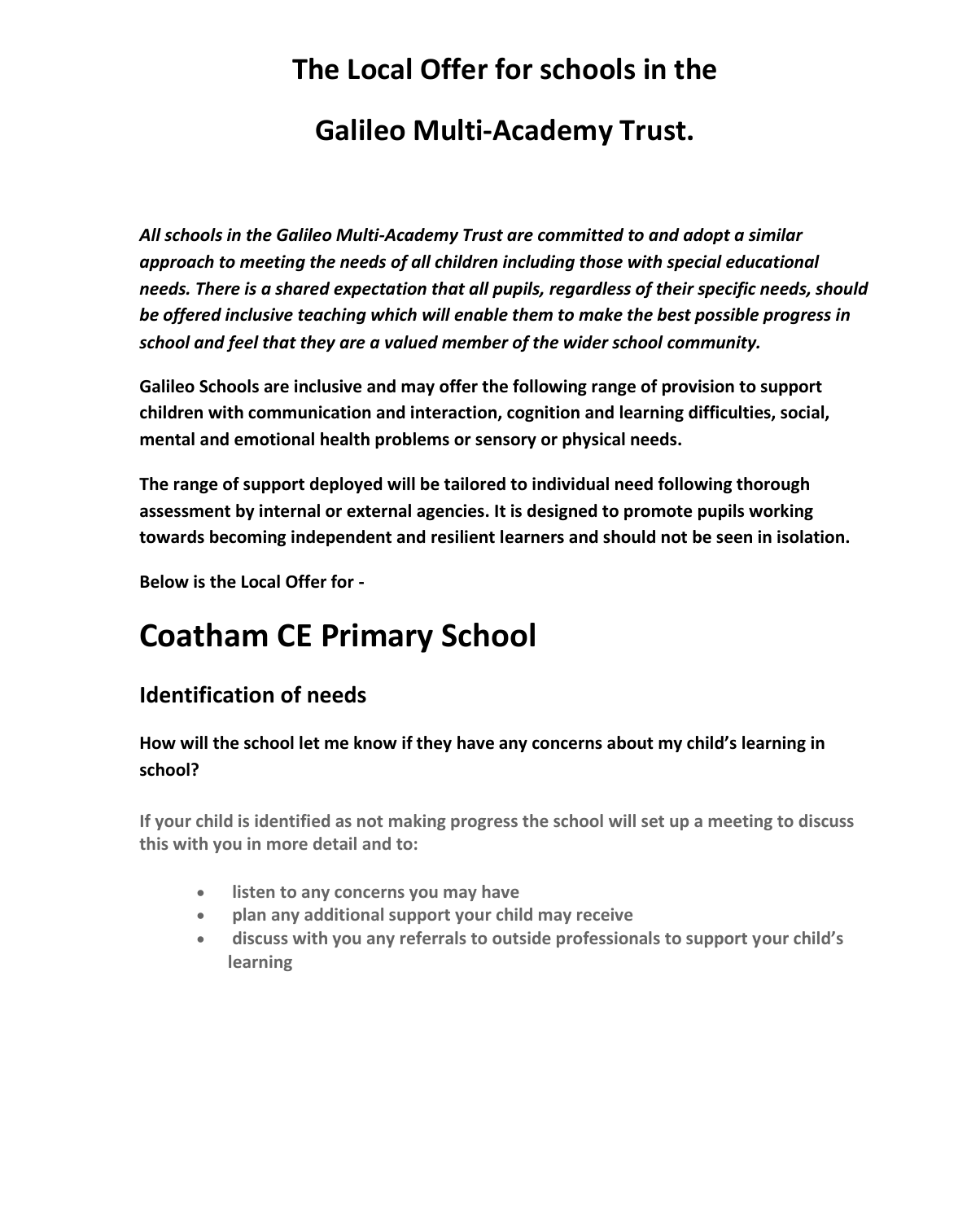#### **How do we involve parents in planning for those needs?**

**You will be invited into school to discuss the needs of your child and to talk about the kinds of provision that are available – you will also be invited to:**

 **Termly structured conversations with the class teacher, which focus on your child's needs and how to help both at home and school**

## **Support**

Who in the school will support my child and how will this be monitored and evaluated?

**The SENDCOs (Special Educational Needs Co-ordinator) – Mrs S Wilkinson-Black (KS2), Mrs S Greer (KS1), Mr P Maudsley (whole-school)**

**Responsible for:** 

- **Coordinating all the support for children with special educational needs or disabilities (SEND) and developing the school's SEND Policy to make sure all children get a consistent, high quality response to meeting their needs in school.**
- **Ensuring that you are:** 
	- o **involved in supporting your child's learning**
	- o **kept informed about the support your child is getting**
	- o **involved in reviewing how they are doing**
- **Liaising with all the other people who may be coming into school to help support your child's learning e.g. Speech and Language Therapy, Educational Psychology etc...**
- **Updating the school's SEND register (a system for ensuring all the SEND needs of pupils in this school are known) and making sure that there are excellent records of your child's progress and needs.**
- **Providing specialist support for teachers and support staff in the school so they can help children with SEND in the school achieve the best progress possible.**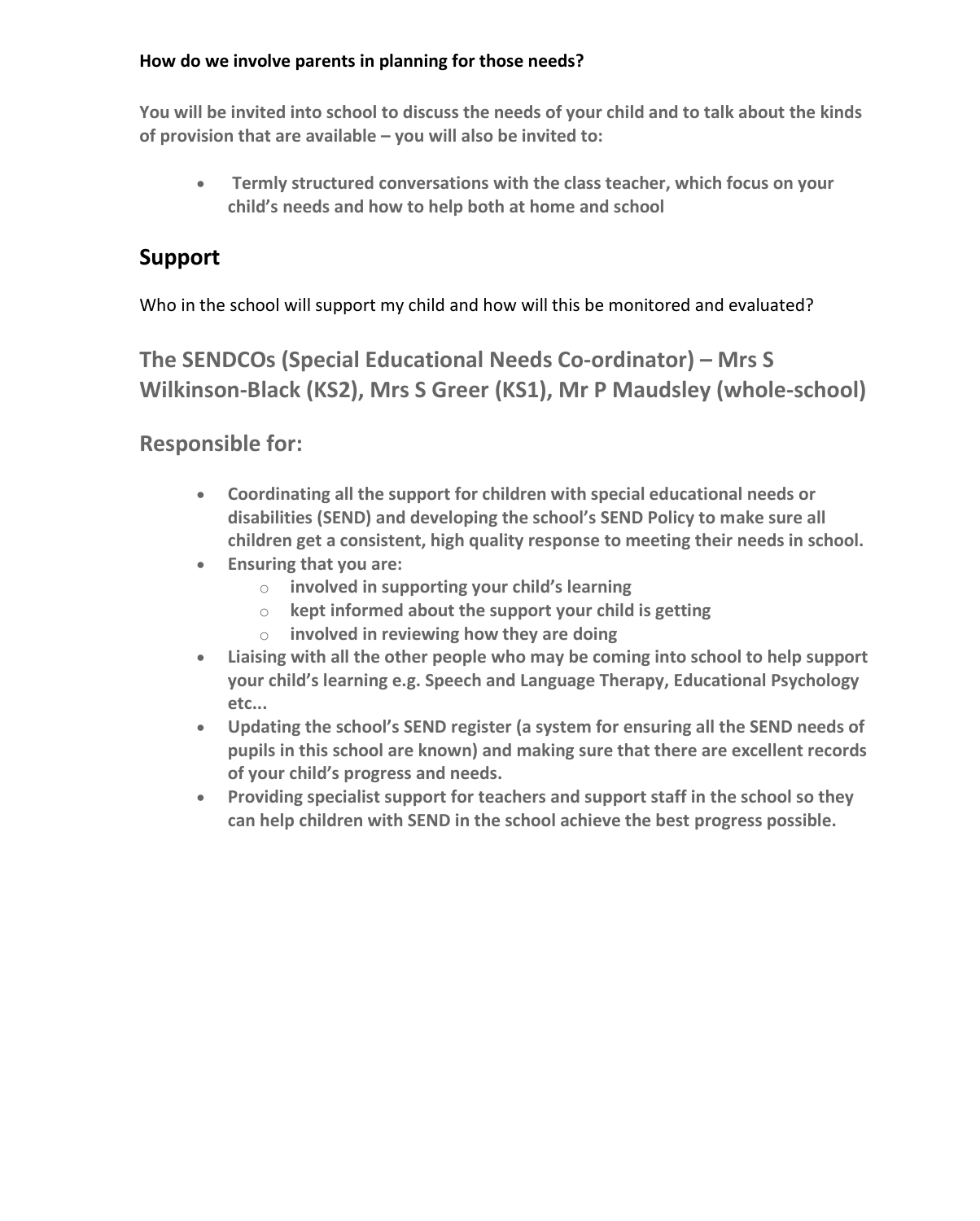## **Class/subject teacher Responsible for:**

- **Checking on the progress of your child and identifying, planning and delivering any additional help your child may need (this could be things like targeted work, additional support) and letting the SENDCO know as necessary.**
- **Writing structured conversations with parents at least once each term and planning for these for the next term.**
- **Ensuring that all staff working with your child in school are helped to deliver the planned work/programme for your child, so they can achieve the best possible progress. This may involve the use of additional adults, outside specialist help and specially planned work and resources.**
- **Ensuring that the school's SEND Policy is followed in their classroom and for all the pupils they teach with any SEND.**

## **Head teacher Mr P Maudsley Responsible for:**

- **The day to day management of all aspects of the school, this includes the support for children with SEND.**
- **He will give responsibility to the SENCO and class teachers but is still responsible for ensuring that your child's needs are met.**
- **He must make sure that the Governing Body is kept up to date about any issues in the school relating to SEND.**

## **SEND Governor Mr G Wheatley Responsible for:**

 **Making sure that the necessary support is made for any child who attends the school who has SEND**.

### **How are the decisions made about the type and amount of provision a young person will need?**

**Class teacher input via excellent targeted classroom teaching also known as Quality First Teaching.**

**For your child this would mean:**

 **That the teacher has the highest possible expectations for your child and all pupils in their class.**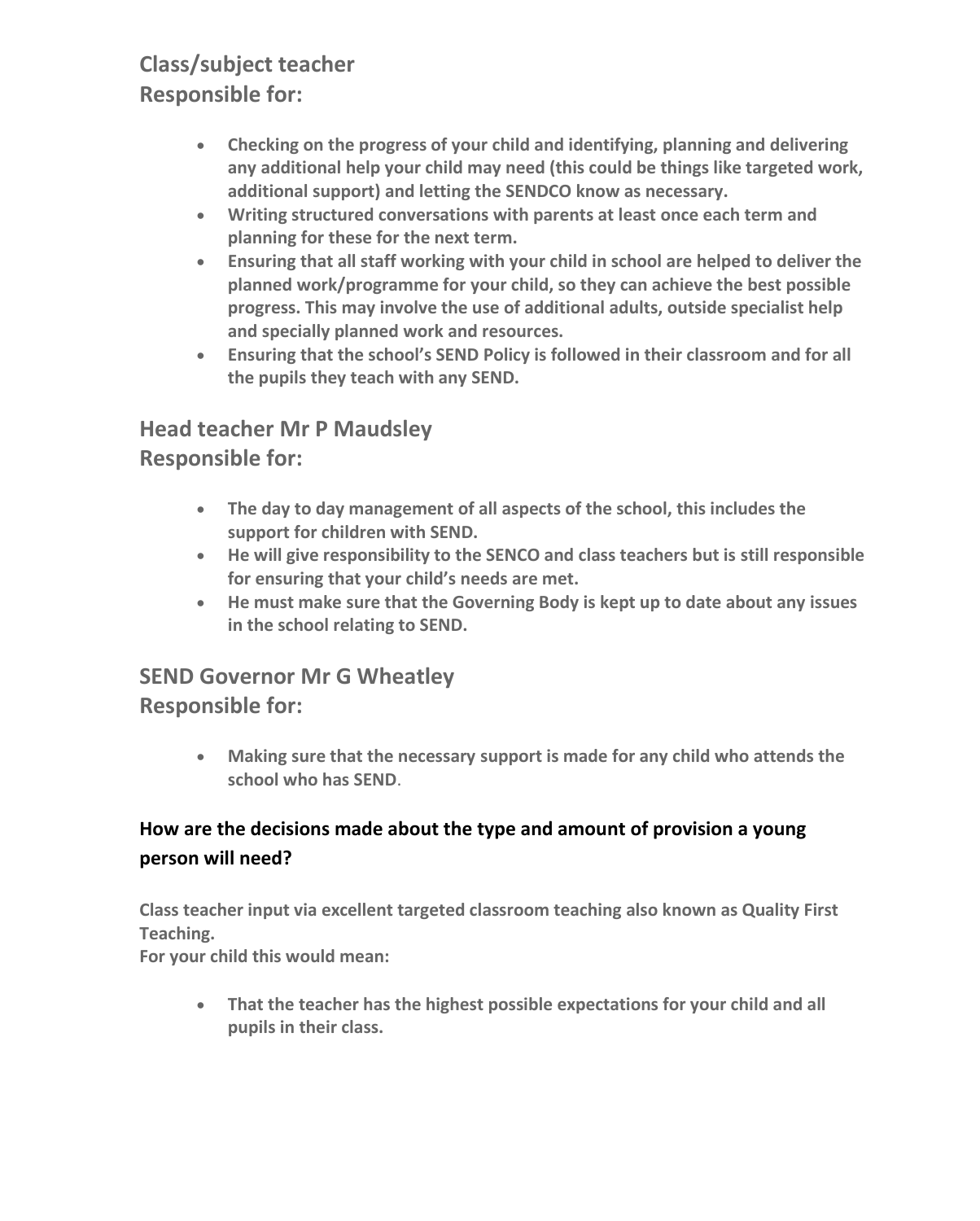- **That all teaching is based on building on what your child already knows, can do and can understand.**
- **Different ways of teaching are in place so that your child is fully involved in learning in class. This may involve things like using more practical learning.**
- **Specific strategies (which may be suggested by the SENDCO or outside agencies) are in place to support your child's learning.**
- **Your child's teacher will have carefully checked on your child's progress and will have decided that your child has gaps in their understanding/learning and needs some extra support to help them make the best possible progress.**

**All children in school should be in receipt of Quality First Teaching as a part of excellent classroom practice when needed.**

**Specific group work within a smaller group of children. These group, often called Intervention groups by schools, may be** 

- **Run in the classroom or outside.**
- **Run by a teacher or most often a specially trained Teaching Assistant.**
- **Run by a member of staff from the Green gates Early Intervention Unit.**

**For your child this could mean:** 

- **He/ She will engage in group sessions with specific targets to help him/her to make more progress, supported in class or additional to class time.**
- **A Learning Support Assistant/teacher will run these small group sessions using the teacher's plan, supported in class or additional to class time.**
- **He / She may work with an Emotional Literacy Support Assistant who will work on specific issues relating to low self-esteem, self-control, behaviour strategies, anger management etc.**

**This type of support is available for any child who has specific gaps in their understanding of a subject/area of learning.**

**Specialist groups run by outside agencies e.g. Speech and Language therapy AND/OR Individual support for your child of less than 10 hours in school or at a local Early Intervention support base, eg**

- **Outside agencies such as the Speech and Language therapy (SALT) Service.**
- **Attendance at the Dormanstown Learning Support Base.**
- **Attendance at Overfields Specialist SALT Base**
- **Attendance at The Haven, additional support base**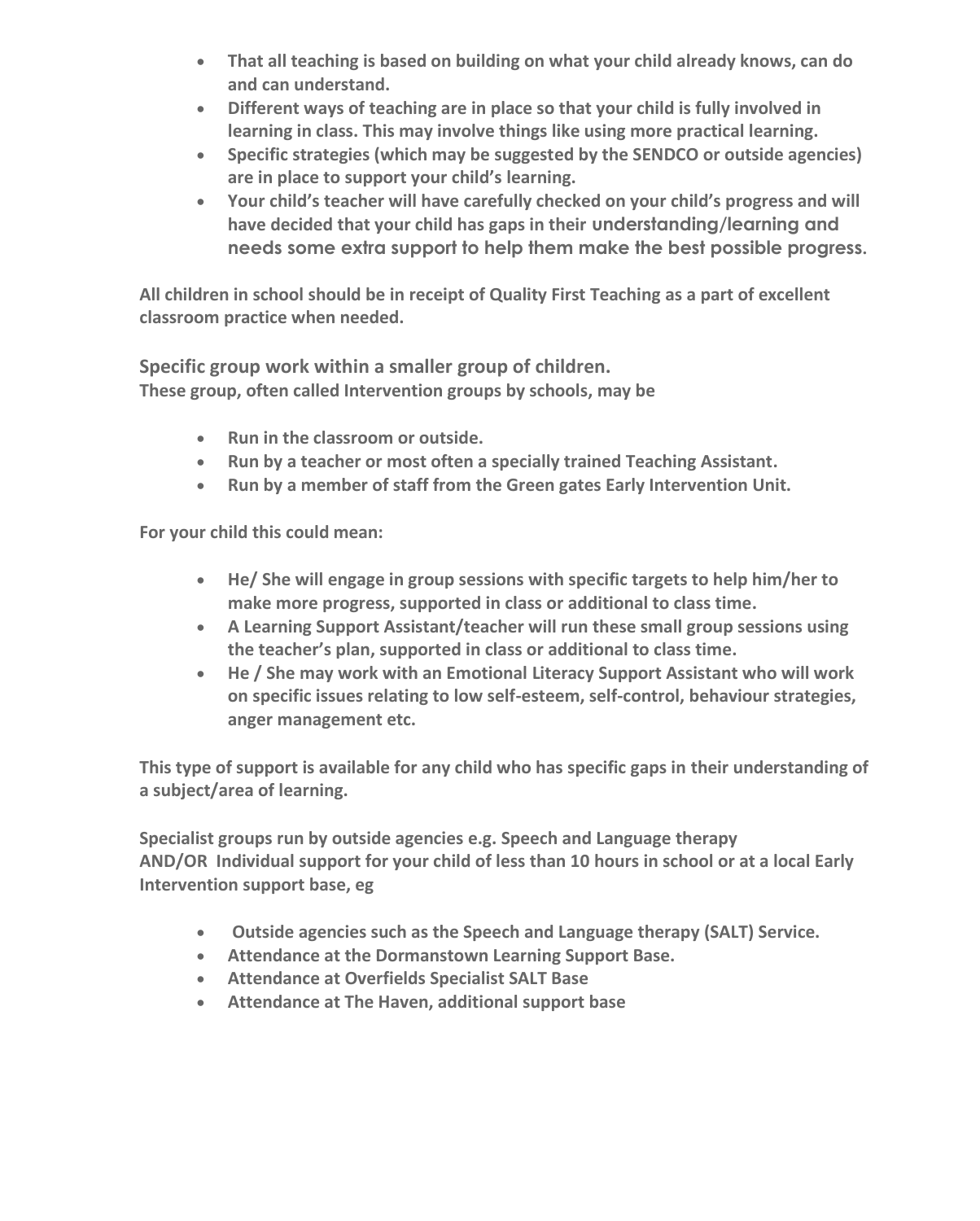**For your child this would mean:** 

- **Your child will have been identified by the class teacher (or you will have raised concerns) as needing more specialist input instead of or in addition to Quality First Teaching and intervention groups.**
- **You will be asked to come to a meeting to discuss your child's progress and help plan possible ways forward.**
- **You may be asked to give your permission for the school to refer your child to a specialist professional e.g. a Speech and Language Therapist or Educational Psychologist. This will help the school and yourself understand your child's particular needs and be able to support them more effectively.**
- **The specialist professional will work with your child to understand their needs and make recommendations, which may include:**
	- o **Making changes to the way your child is supported in class e.g. some individual support or changing some aspects of teaching**
	- o **Support to set effective targets which will include their specific expertise**
	- o **A group run by school staff under the guidance of the outside professional e.g. a social skills group**
	- o **A group or individual works with an external professional**
- **The school may suggest that your child needs some individual support in school. We will tell you how the support will be used and what strategies will be put in place.**

**This type of support is available for children with specific barriers to learning that cannot be overcome through Quality First Teaching and intervention groups.** 

**Specified Individual support for your child of more than 10 hours in school.**

**This will usually be provided via an Education, Health and Care Plan (EHCP).This means your child will have been identified by the class teacher/SENDCO as needing a particularly high level of individual or small group teaching (more than 10 hours a week), which cannot be provided from the budget available to the school.** 

**Usually your child will also need specialist support in school from a professional outside the school. This may be from:**

- **Outside agencies such as the Speech and Language therapy (SALT) Service.**
- **Educational Psychologists**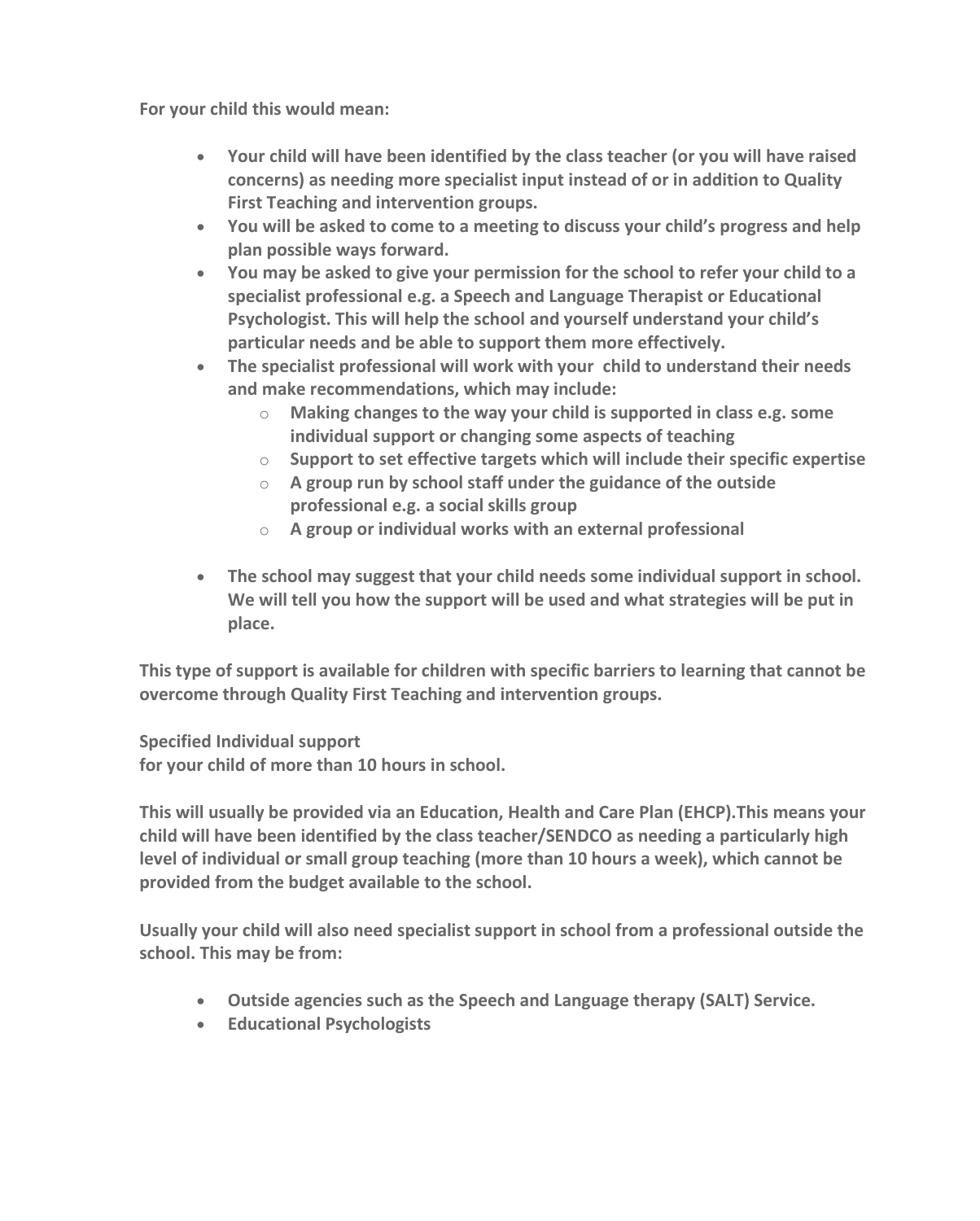- **s** Support bases
- **Specialist teaching services**

**For your child this would mean:** 

- **The school (or you) can request that the Local Authority carry out a statutory assessment of your child's needs. This is a legal process which sets out the amount of support that will be provided for your child.**
- **After the school have sent in the request to the Local Authority (the request will include information about the difficulties your child is experiencing, your comments will also be included), they will decide whether they think your child's needs (as described in the paperwork provided), seem complex enough to need an Education Health Care Plan. If this is the case they will ask you and all professionals involved with your child to write a report outlining your child's needs. If they do not think your child needs this, they will ask the school to continue with the support provided.**
- **After the reports have been received the Local Authority will decide if your child's needs are severe, complex and lifelong and that they need more than 10 hours of support in school to make good progress. If this is the case they will write an Education Health Care Plan. If this is not the case, they will ask the school to continue with the support provided.**
- **The Education Health Care Plan will outline the number of hours of individual/small group support your child will receive from the LA and how the support should be used and what strategies must be put in place. It will also have long and short term goals for your child.**
- **An additional adult may be used to support your child with whole class learning, run individual programmes or run small groups including your child.**

**This type of support is available for children whose learning needs are:**

- **Severe, complex and lifelong**
- **Need more than 10 hours of support in school**

**For all groups of children progress is monitored and shared with parents; feedback and evaluations are sought from external support and impact of any additional support is monitored against progress made in school.**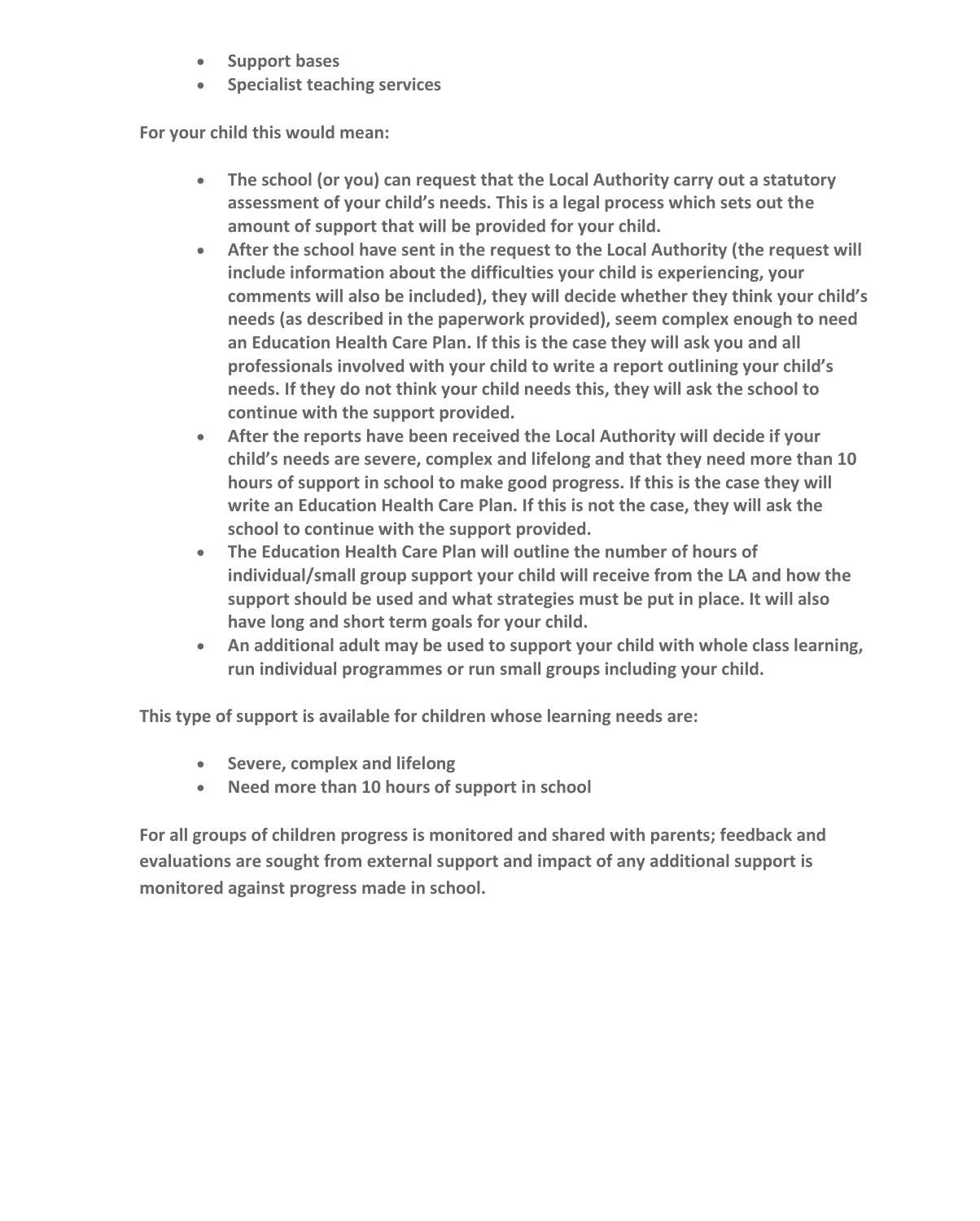#### **Curriculum**

#### **How will the curriculum be matched to the needs of the young person?**

- **Class Teachers plan lessons according to the specific needs of all groups of children in their class, and will ensure that your child's needs are met.**
- **Specially trained support staff will be planned for, by the teacher, to support the needs of your child where necessary.**
- **Specific resources and strategies will be used to support your child individually and in groups.**
- **Planning and teaching will be adapted on a daily basis, if needed, in order to meet your child's learning needs**

#### **Accessibility**

#### **How accessible is the school environment?**

- **The buildings are all accessible to children with physical disability.**
- **We ensure that equipment used is accessible to all children regardless of their needs.**
- **Extra-curricular activities are accessible for children with SEND**
- **Disabled toilet facilities are available in the building.**

#### **Parental Involvement**

How will both the school and the parent know how the young person is doing and how will the school support the young person's learning?

- **The class teacher is regularly available to discuss your child's progress or any concerns you may have and to share information about what is working well at home and school so similar strategies can be used.**
- **The SENDCO and Head Teacher are available to meet with you to discuss your child's progress or any concerns/worries you may have.**
- **All information from outside professionals will be discussed with you with the person involved directly, or where this is not possible, in a report.**
- **Homework will be adjusted as needed to meet your child's individual needs.**
- **A home/school contact book may be used to support communication with you, when this has been agreed to be useful for you and your child.**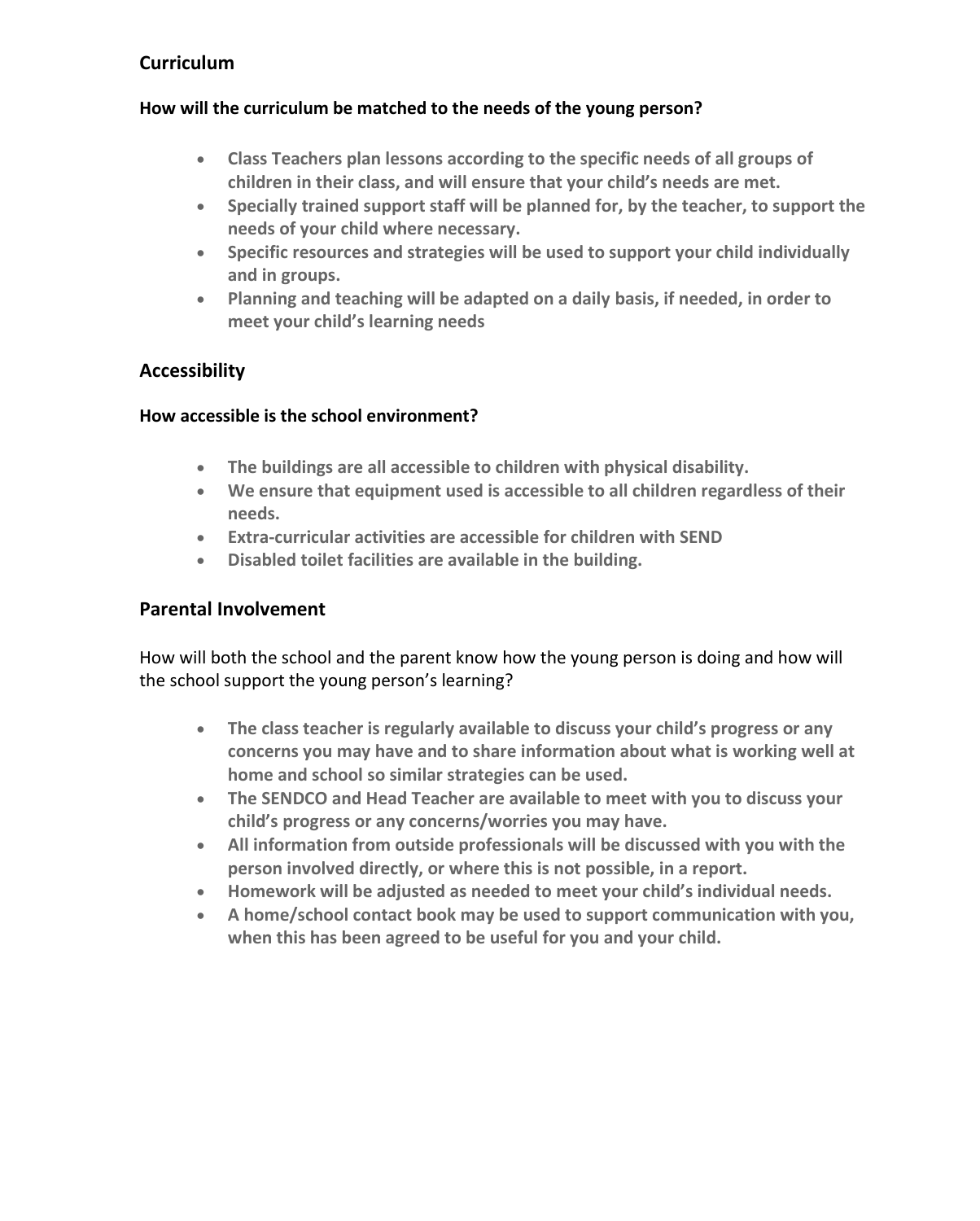#### **Overall Well-Being**

What support will there be for the young person's well-being?

- **Class teachers offer Relationships, Sex and Health Education lessons where opportunities are taken to talk, share and discuss emotions through scenarios, puppets and thought provoking prompts.**
- **Some support staff are trained in the giving of medications, although for those medications which need specific training, we would ensure that this training was accessed. Medication can only be given if it is prescribed and where the medication has not expired. Health Care Plans are written for children who need immediate medication such as Epi-pens and all staff are trained on their use.**
- **Our ELSA and Counsellor provide sessions with all children who require access to more focussed well-being support**

#### **Specialist Services**

What specialist services and expertise are accessed by the school?

**Directly funded by the school:**

- **Teaching Assistant support**
- **Lunch time club Teaching Assistant support**
- **School Counselling Service**
- **Education al Psychology Service (assessments)**
- **Specialist Literacy and Numeracy assessments**

**Provided by the Local Authority or other schools but available at cost to the school:**

- **Early Intervention Support Base (behaviour)**
- **Educational Psychology Service (EHCP only)**
- **Sensory Service for children with visual or hearing needs**
- **Specialist Teaching Service (Assessment, advice and resources for children with literacy or numeracy difficulties including Dyslexia)**
- **Early Bird Courses (autism support)**

**Provided for by the Health Service but often delivered in school:**

- **School Nurse**
- **Occupational Therapy**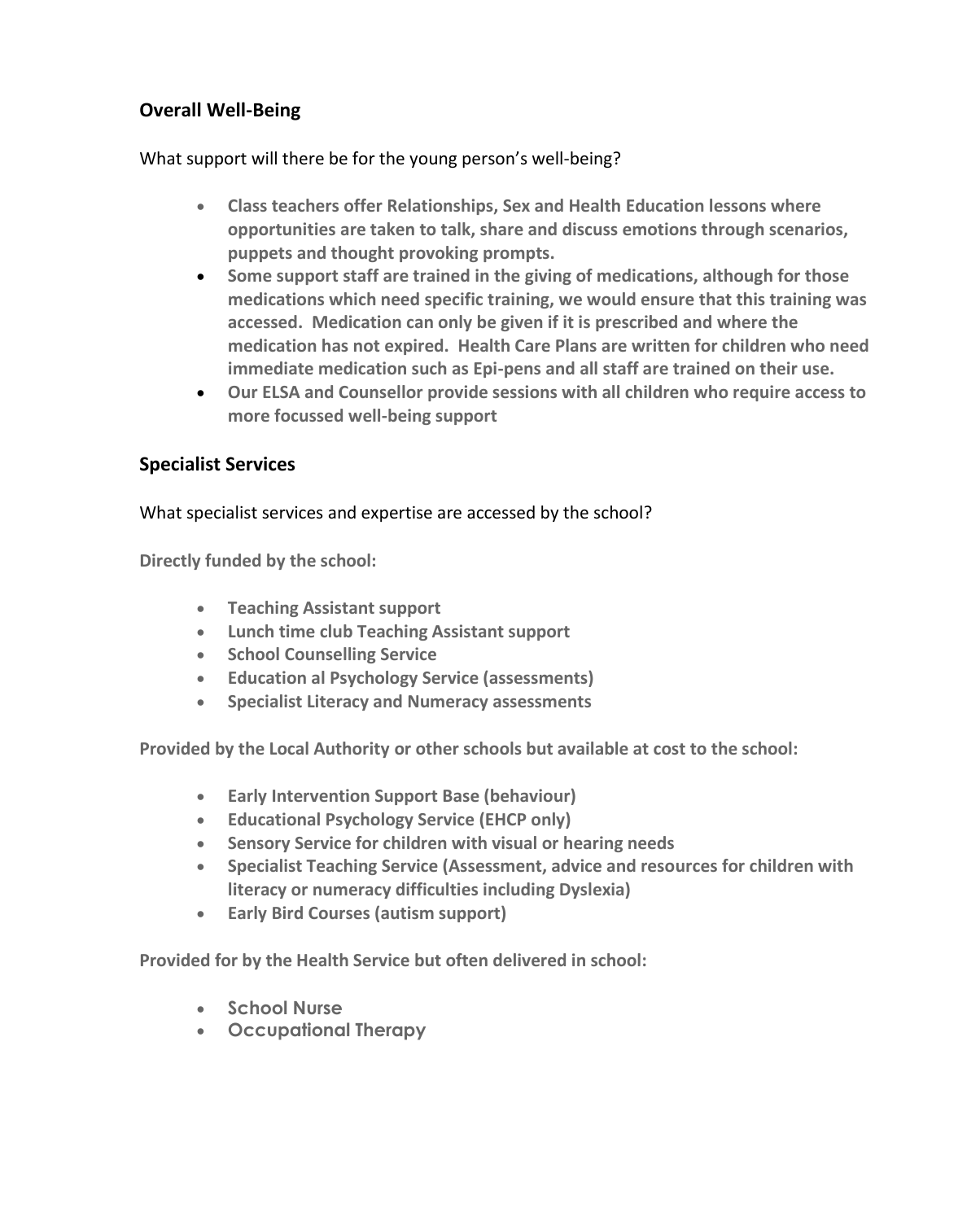- **Physiotherapy**
- **Speech and Language Therapy**

**Provided for by the Health Service and delivered away from school:**

**CAMHS (Child and adult mental health services)**

#### **Staff Training**

#### **What training have the staff supporting children and young people with SEND had or are having?**

**Currently staff are trained in:**

- **•** Reading Recovery
- **Numicon (Maths intervention)**
- **How to help children with specific learning difficulties (dyslexia, dyscalculia)**
- **Behaviour Management**
- **Autism (NE Pilot Programme)**
- **Sensory Processing Disorders**
- **Diabetes**
- **Epilepsy**
- **Epi-pen use**
- **Team Teach**
- **Makaton/BSL/Assisted Speech**
- **Early Childhood Trauma**
- **Mindfulness**

#### **Activities outside school**

#### **How will the young person be included in activities outside of the classroom including school trips?**

- **All school trips are risk assessed and this includes looking at the activities against the needs of the children**
- **All children are included in school trips, modifications will be made as necessary**
- **When risk assessments raise a concern, parents will be consulted and an agreed way forward will be planned to ensure the child is included**

#### **Transition**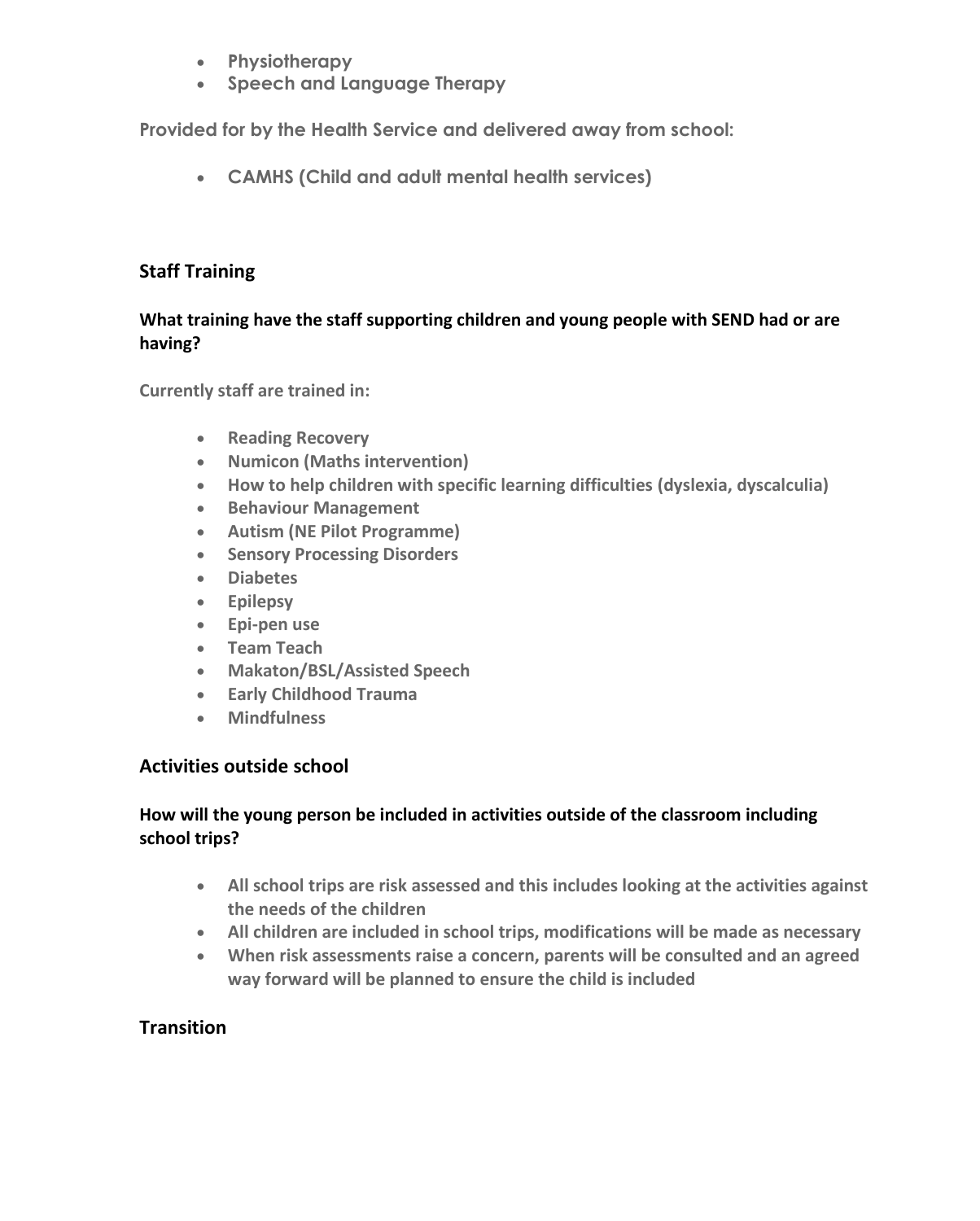#### **How will the school prepare and support the young person in joining the school and how will it support the transition to the next stage of education?**

**We recognise that transitions can be difficult for a child with SEND and take steps to ensure that any transition is a smooth as possible.**

- **If your child is moving to another school:** 
	- o **We will contact the school SENDCO and ensure he/she knows about any special arrangements or support that need to be made for your child.**
	- o **We will make sure that all records about your child are passed on as soon as possible.**
- **When moving classes in school:** 
	- o **Information will be passed on to the new class teacher IN ADVANCE and in most cases, a planning meeting will take place with the new teacher. All structured conversations will be shared with the new teacher.**
	- o **If your child would be helped by a book to support them understand moving on then it will be made for them.**
	- o **Termly Pupil Progress meetings ensure that all information is passed on to relevant adults.**
- **In Year 6:** 
	- o **The Y6 teaching team and SENDCO if necessary will discuss the specific needs of your child with the SENDCO of their secondary school**
	- o **Your child will do focused learning about aspects of transition to support their understanding of the changes ahead.**
	- o **Where possible your child will visit their new school on several occasions and in some cases staff from the new school will visit your child in this school.**

#### **SEND resources**

#### How are the school's resources allocated and matched to the young person's special educational needs?

- The school budget, received from Redcar and Cleveland LA, includes money for supporting children with SEND.
- The Head Teacher decides on the budget for Special Educational Needs and Disabilities in consultation with the school governors, on the basis of needs in the school.
- The Head Teacher and the SENDCO discuss all the information they have about SEND in the school, including: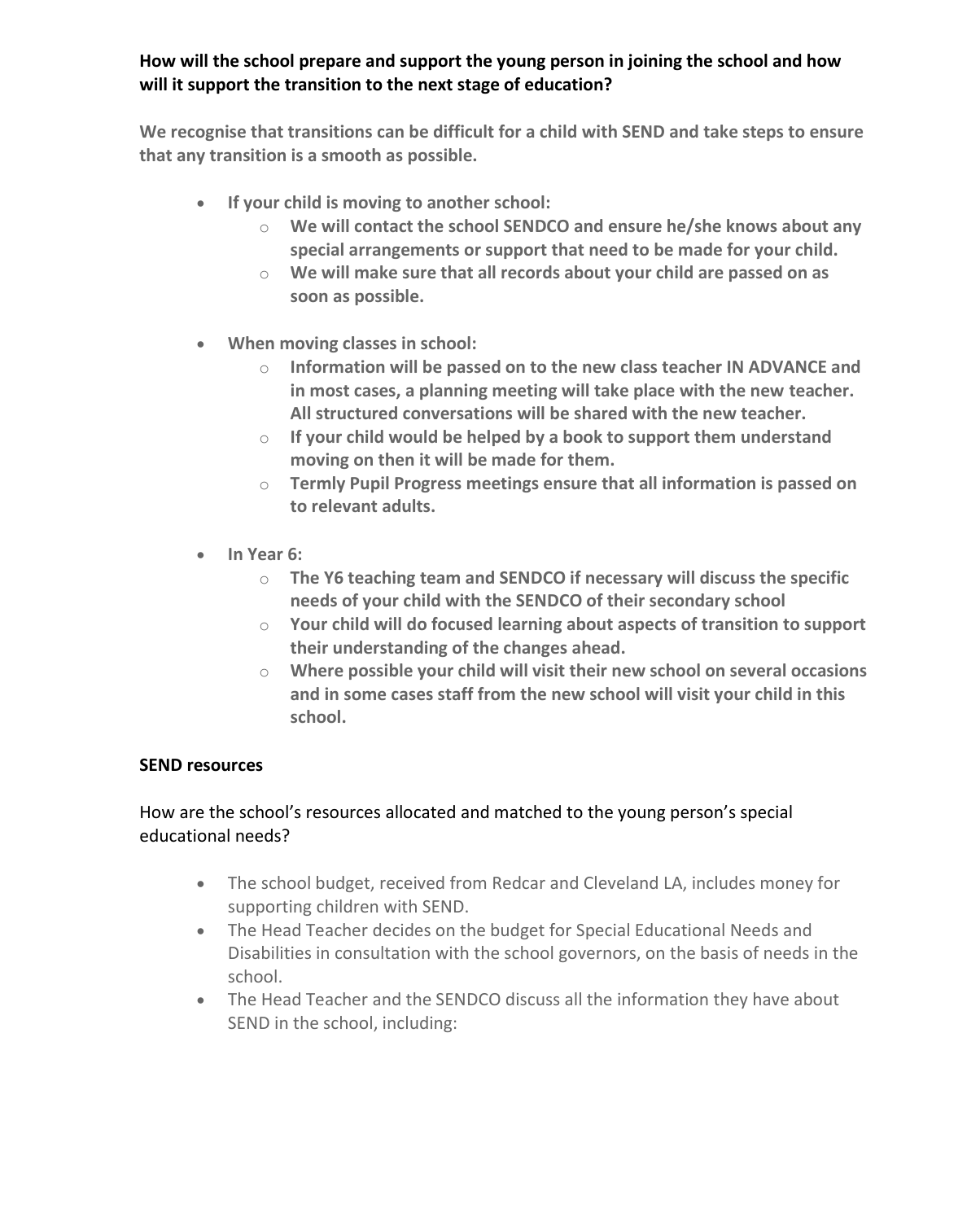- o the children getting extra support already
- o the children needing extra support
- o the children who have been identified as not making as much progress as would be expected

And decide what resources/training and support is needed.

- All resources/training and support are reviewed regularly and changes made as needed.
- **Further Information Key points of contact and how further information can be accessed.**

**Coatham CE Primary School**

**Coatham Road**

**Redcar and Cleveland Borough Council TS10 1QY**

**Tel. 01642 486291**

**Head Teacher – Mr P Maudsley**

- **Parents can discuss any concerns relating to SEND with the SENDCos, Mrs Wilkinson-Black , Mrs Greer and Mr Maudsley, via the school office – Tel. 01642 486291.**
- **Coatham CE Primary School have an 'open door' approach to parental enquiries, please do just call in, if we are free we will be happy to talk to you.**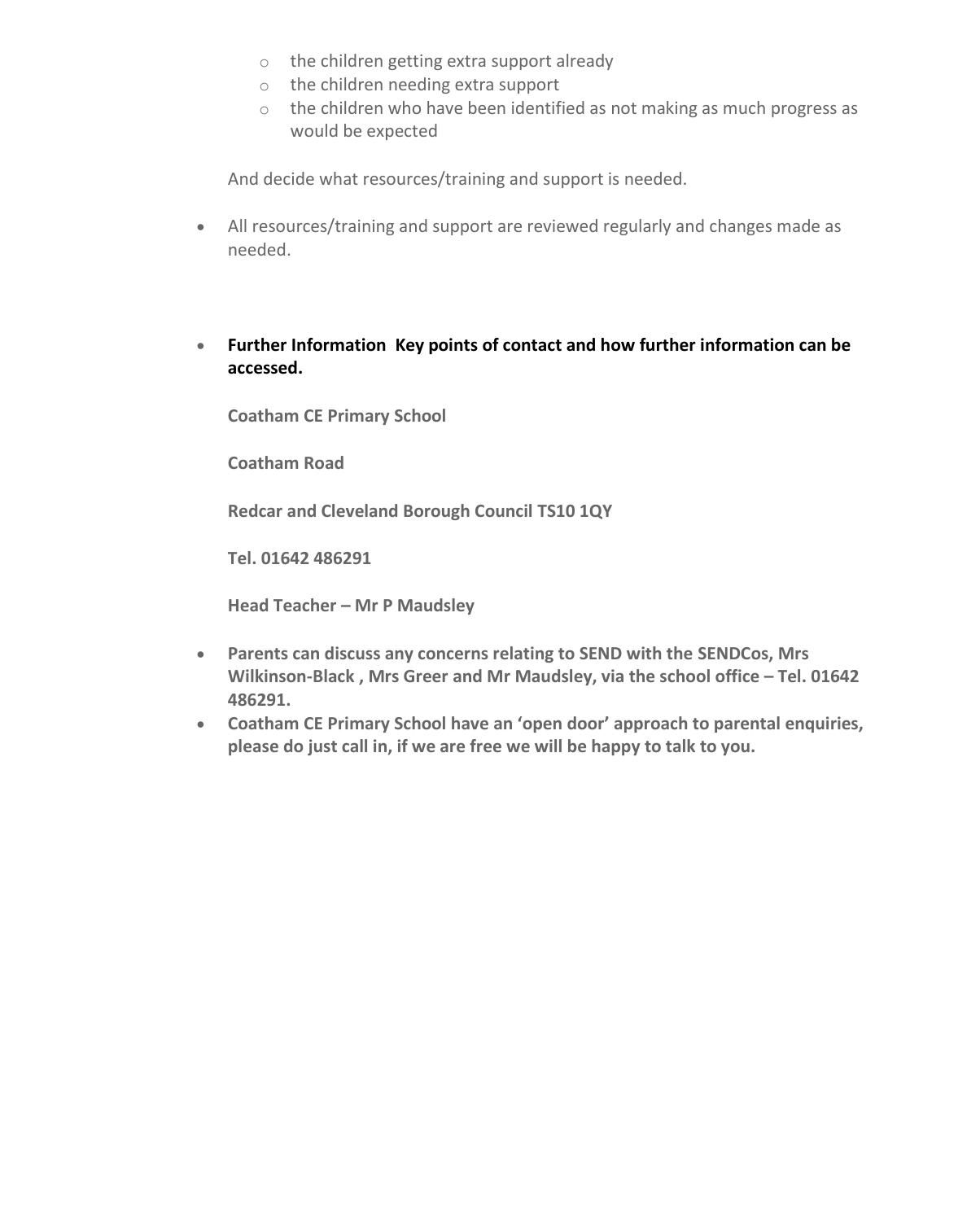**Appendix 1**

**There are many SEN terms that are abbreviated.**

**Below is a glossary of the most used SEN terms.**

| AO            | <b>Attendance Officer</b>                              |
|---------------|--------------------------------------------------------|
| <b>ADD</b>    | <b>Attention Deficit Disorder</b>                      |
| <b>ADHD</b>   | <b>Attention Deficit &amp; Hyperactivity Disorder</b>  |
| <b>ASD</b>    | <b>Autistic Spectrum Disorder</b>                      |
| <b>BESD</b>   | <b>Behavioural Emotional &amp; Social Difficulties</b> |
| <b>CAF</b>    | <b>Common Assessment Framework</b>                     |
| <b>CAMHS</b>  | <b>Child &amp; Adolescent Mental Health Service</b>    |
| <b>COP</b>    | <b>Code of Practice</b>                                |
| <b>CP</b>     | <b>Child Protection</b>                                |
| <b>DCD</b>    | <b>Developmental Co-ordination Disorder</b>            |
| <b>EAL</b>    | <b>English as an Additional Language</b>               |
| <b>EP</b>     | <b>Educational Psychologist</b>                        |
| <b>FSM</b>    | <b>Free School Meals</b>                               |
| нı            | <b>Hearing Impairment</b>                              |
| <b>IEP</b>    | <b>Individual Education Plan</b>                       |
| <b>ISR</b>    | <b>In School Review</b>                                |
| <b>KS</b>     | <b>Key Stage</b>                                       |
| <b>LAC</b>    | <b>Looked After Child</b>                              |
| LA            | <b>Local Authority</b>                                 |
| <b>MLD</b>    | <b>Moderate Learning Difficulty</b>                    |
| <b>NC</b>     | <b>National Curriculum</b>                             |
| <b>OT</b>     | <b>Occupational Therapist</b>                          |
| <b>PSP</b>    | <b>Pastoral Support Programme</b>                      |
| <b>SaLT</b>   | <b>Speech &amp; Language Therapy</b>                   |
| <b>SEN</b>    | <b>Special Educational Needs</b>                       |
| <b>SEND</b>   | <b>Special Educational Needs &amp; Disability</b>      |
| <b>SENDCO</b> | <b>Special Educational Needs Co-ordinator</b>          |
| <b>SpLD</b>   | <b>Specific Learning Difficulty</b>                    |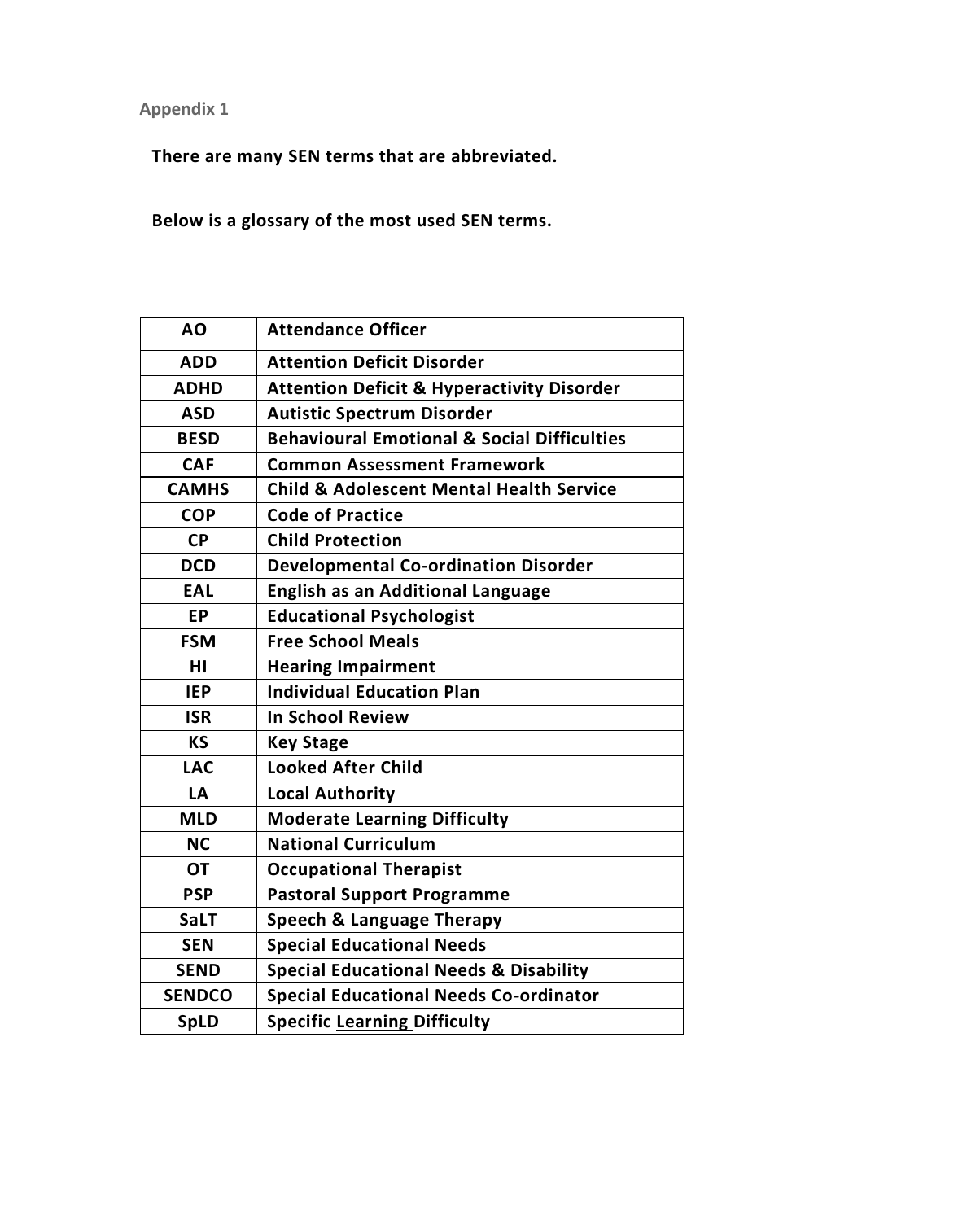| VI | Visual Impairment |
|----|-------------------|
|----|-------------------|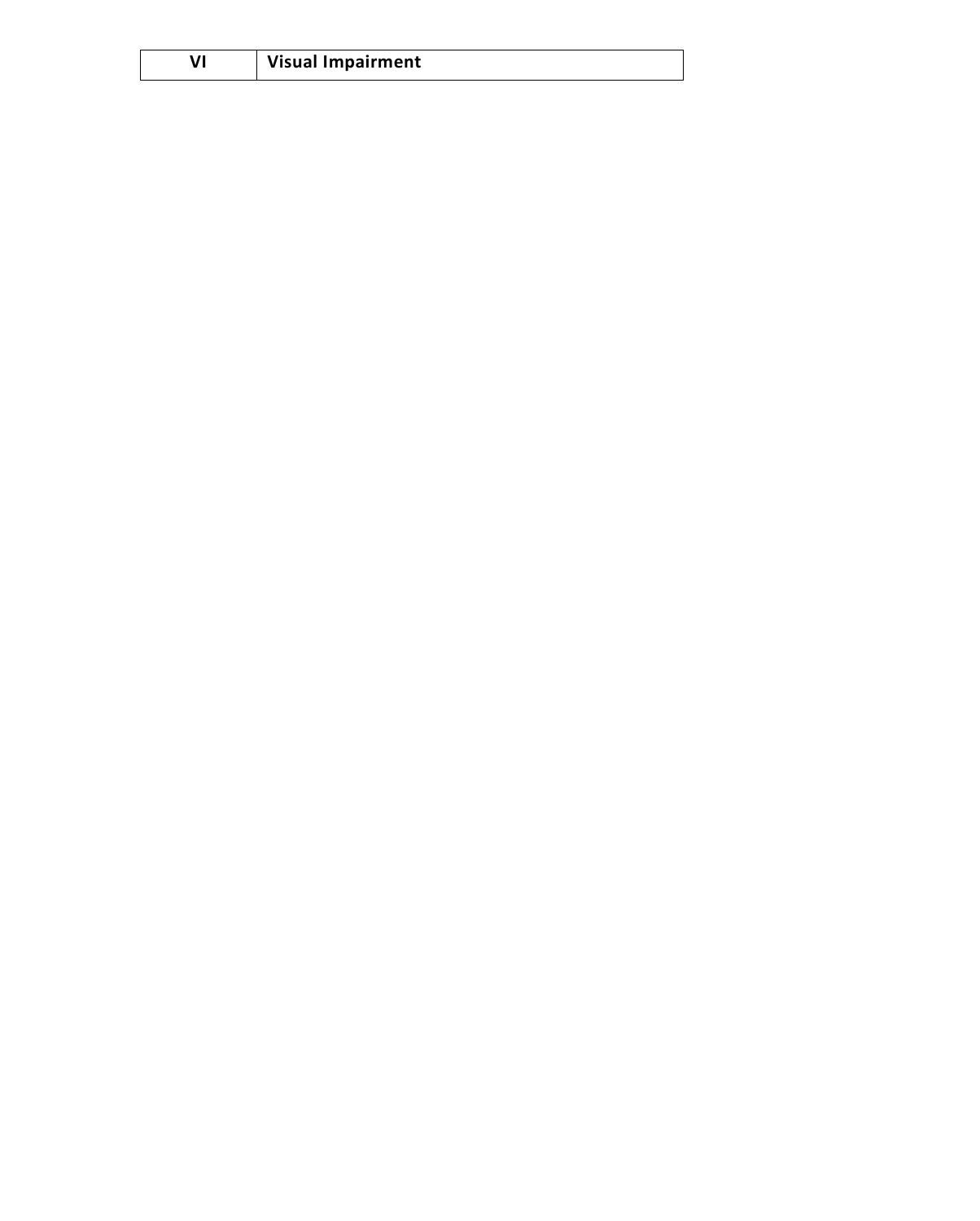#### **Appendix 2**

#### **Frequently Asked Questions**

#### **How will school know if children need extra help?**

- $\triangleright$  Concerns are raised by parents/carers, teachers or the child
- $\triangleright$  Limited progress is being made
- $\triangleright$  There is a change in the pupil's behaviour or progress

#### **What should I do if I think that my child may have special educational needs?**

- $\triangleright$  The class teacher is the initial point of contact for responding to parental concerns
- $\triangleright$  If you have concerns contact Mrs Johnson our special needs coordinator

#### **How will I know how Coatham Primary School is supporting my child?**

- $\triangleright$  Each pupil's education programme will be planned by the class teacher. It will be differentiated accordingly to suit the pupil's individual needs. This may include additional general support by the teacher or teaching assistant in class.
- $\triangleright$  If a pupil has needs more related to a specific area of their education, such as spelling, handwriting, numeracy and literacy skills etc. then the pupil will be placed in a small focus group. This may be run by the teacher or a trained teaching assistant. The length of time of the intervention will vary according to need. The interventions are regularly reviewed to inform future planning.
- $\triangleright$  Pupil Progress meetings are held each term. This is a meeting where the year group teachers meet the senior leadership team to discuss progress. This shared discussion may highlight any potential problems in order for further support to be planned.
- $\triangleright$  Occasionally a pupil may need more expert support from an outside agency such as learning support, behaviour support from the Mo Mowlam School, the educational psychologist, P level assessments provided by Kirkleatham Special School etc. A referral will be made, with your consent and comments then forwarded to the most appropriate agency. After assessment, a programme of support is often provided to the school and to parents/carers.
- $\triangleright$  The Governors of Coatham are responsible for ensuring that we have a named person to be responsible for Safeguarding and Child Protection procedures. At Coatham we have three named members of staff, Mr Maudsley, Mrs Wilkinson-Black, Mrs Greer. Mrs Hughes is responsible for the monitoring and correct administration of the Disclosure and Barring service procedures and the schools Single Central Record. The Governors ensure that the school is as inclusive as possible and treats all children and staff in an equitable way. They monitor and review all policies as defined by the DFE,

#### **How will the curriculum be matched to my child's needs?**

- $\triangleright$  When a pupil has been identified with special needs their work will be differentiated by the class teacher to enable them to access the curriculum more easily.
- $\triangleright$  Teaching assistants (TAs) may be allocated to work with a pupil 1-1 or in a small group to target more specific needs.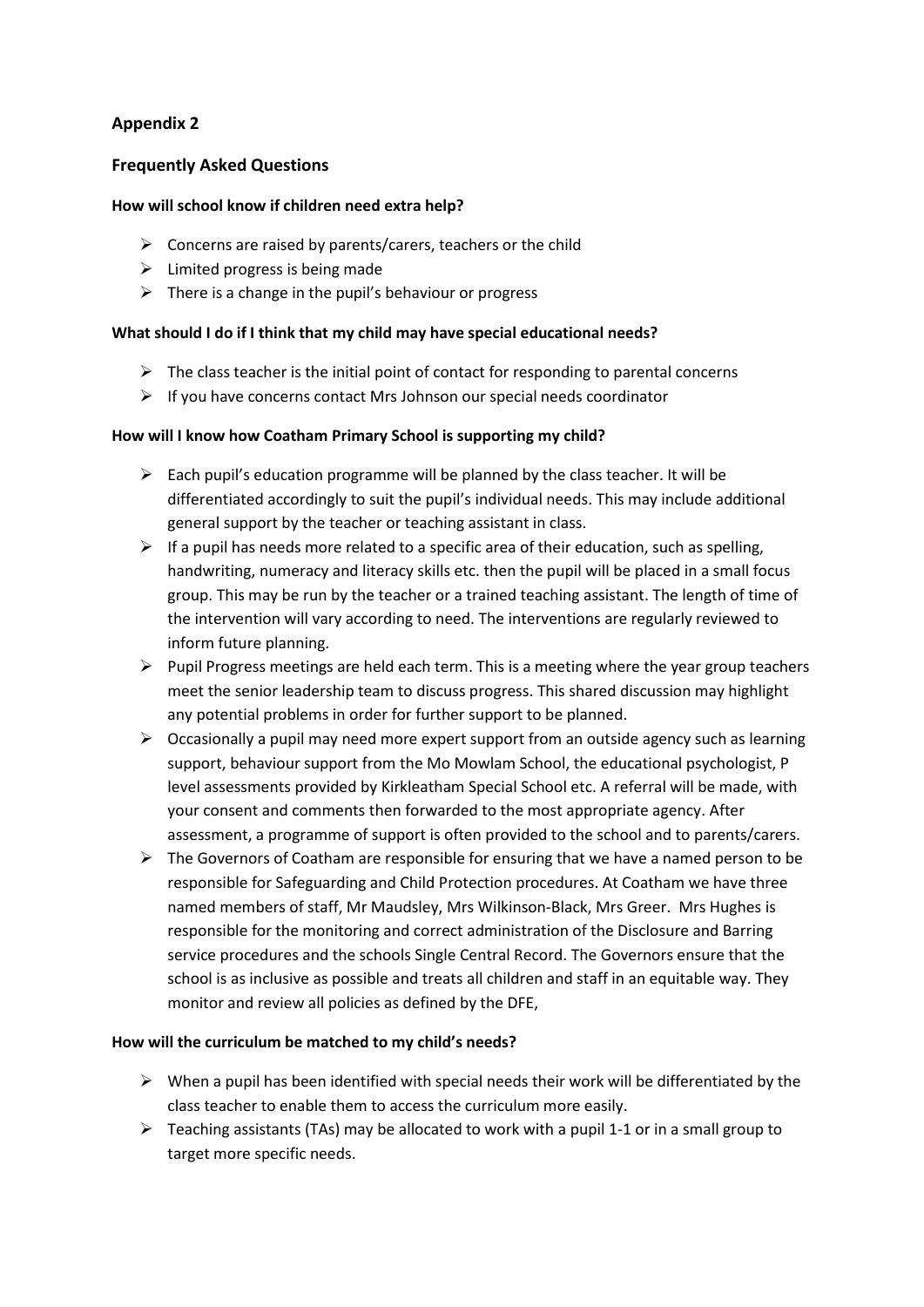- $\triangleright$  If a child has been identified as having a special need, they will be given an Individual Education Plan. This will be agreed during termly Structured Conversation meetings between staff and parents. Pupils may be present if appropriate.
- $\triangleright$  If appropriate specialist equipment may be given to the pupil e.g. writing slopes, easy to use scissors, pencil grips etc.

How will I know how my child is doing?

- $\triangleright$  You will be able to discuss your child's progress at the termly Structured Conversation Meeting.
- $\triangleright$  Your child's class teacher is available at the end of each day if you wish to raise concerns. Appointments can be made to speak in more detail to the class teacher or SEN coordinator.

#### **How will you help me to support my child's learning?**

- $\triangleright$  The class teacher may suggest ways to support your child.
- $\triangleright$  Mrs Wilkinson-Black/Mr Maudsley and the class teacher may meet with you to discuss how to support your child with strategies to use if there are difficulties with a child's behaviour or emotional needs.
- $\triangleright$  The termly Structured Conversation meeting will highlight actions for home and school.
- $\triangleright$  If outside agencies or the Educational Psychologist have been involved suggestions and programmes of study are normally provided that can be used at home.

#### **What support will there be for my child's overall well-being?**

- $\triangleright$  Members of staff are readily available for children who wish to discuss issues and concerns.
- $\triangleright$  Our lunchtime club caters for children who find the long lunchtime challenging.
- $\triangleright$  Y5 and 6 pupils help ensure that children are not alone on the playground.

Pupils with medical needs

- $\triangleright$  If a pupil has medical needs a Care Plan is compiled with help from the school nurse in consultation with parents/carers. These are discussed with all staff involved with the pupil.
- $\triangleright$  Staff receive regular epipen training.
- $\triangleright$  Staff attend training for children in school with specific conditions such as diabetes, cancer etc.
- $\triangleright$  Where necessary and in agreement with parents/carers medicines are administered in school but only where a signed medicine consent form is in place.
- $\triangleright$  Named members of staff have First Aid at Work and Paediatric First Aid training.

#### **What specialist services and expertise are available at or accessed by the school?**

- $\triangleright$  Educational Psychologists
- $\triangleright$  Speech and language therapist
- $\triangleright$  Learning support (this service offers support with specific learning difficulties in addition to more general learning difficulties and ASD)
- $\triangleright$  CAMHS (Child and Adult Mental Health Service) can be accessed via a GP referral
- $\triangleright$  Child Protection Advisor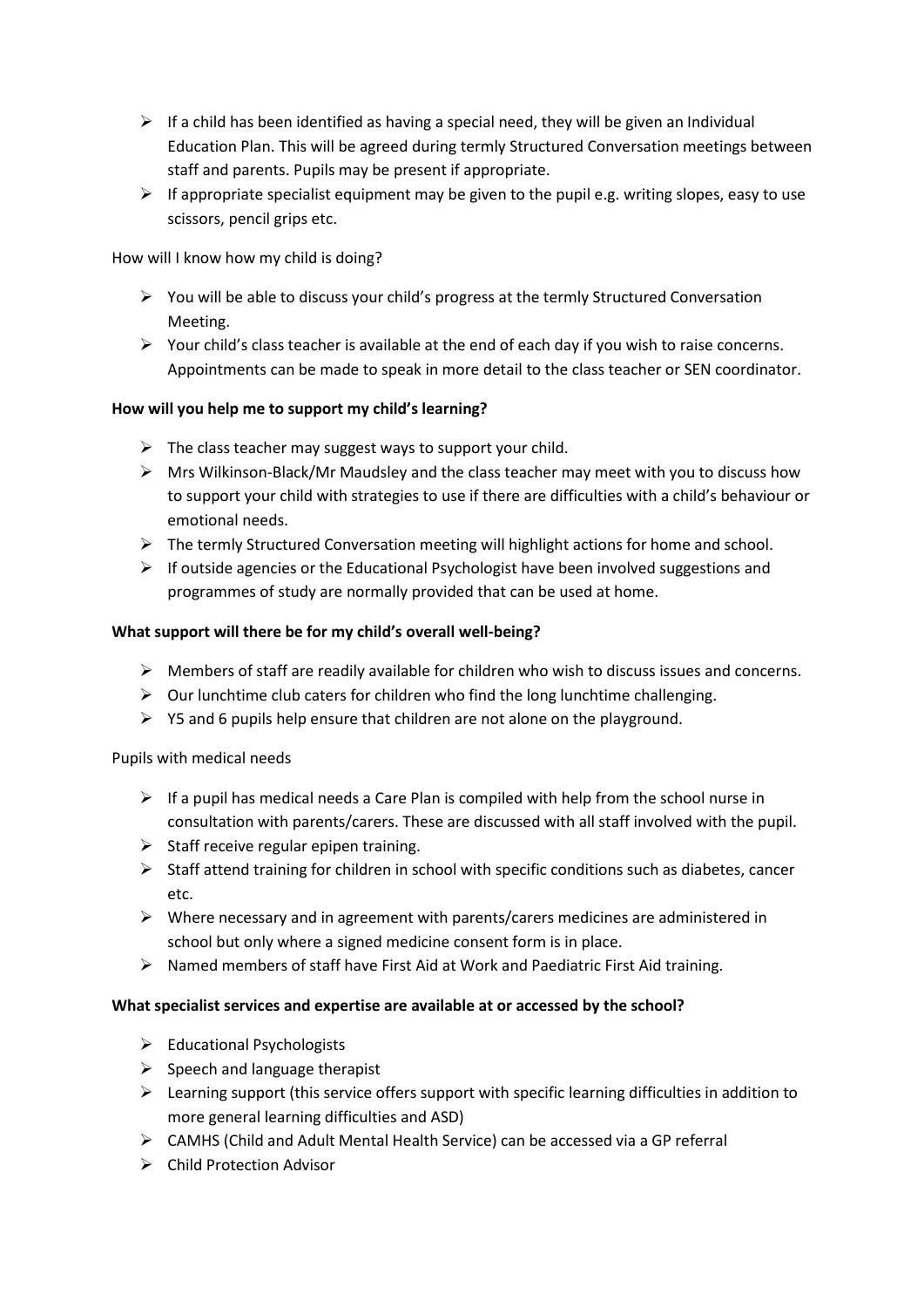- $\triangleright$  Social Services
- $\triangleright$  The Inclusion Team
- $\triangleright$  Occupational therapy
- $\triangleright$  School Nurse
- > Attendance Officer
- $\triangleright$  Early Bird sessions (autism)
- $\triangleright$  School Counselling service

#### **How will my child be included in activities outside the classroom including school trips?**

- $\triangleright$  Activities and school trips are available to all.
- $\triangleright$  Risk assessments are carried out to ensure that all children can participate safely.
- $\triangleright$  If it is deemed necessary for a child to be accompanied 1-1 then a parent or carer may be asked to accompany their child during the activity.

#### **How accessible is the school environment?**

- $\triangleright$  As a school we are happy to discuss individual access arrangements.
- $\triangleright$  Our school is fully accessible.
- $\triangleright$  A toilet is adapted for disabled users.

#### **How will the school support my child when joining Coatham or transferring to a new school?**

- $\triangleright$  Discussions between previous or receiving schools prior to the pupil leaving/joining.
- $\triangleright$  All pupils attend a transition session where they spend some time with their new teacher.
- $\triangleright$  Additional visits are arranged for pupils who need extra support when transferring to secondary school.
- $\triangleright$  Class teachers, Mr Maudsley and Mrs Wilkinson-Black are happy to meet with parents/carers prior to a new child starting our school.
- $\triangleright$  Secondary school staff visit pupils when they are in Y6.
- Y5 and Y6 pupils attend the local secondary school for occasional technology or PE sessions.
- $\triangleright$  Where a pupil may have a more specialised need a separate meeting can be arranged with the special needs coordinator from the secondary school.

#### **How are the schools resources allocated and matched to children with special educational needs?**

- $\triangleright$  The SEN budget is allocated each financial year. The money is used to provide additional support or resources dependant on an individual's needs.
- $\triangleright$  The additional provision may be allocated after discussion with the class teacher at pupil progress meetings or if a concern has been raised by them at another time during the year.
- $\triangleright$  Resources may include deployment of staff depending on individual circumstances.

#### **How is the decision made about how much support my child will receive?**

 $\triangleright$  These decisions are made in consultation with class teacher and the Senior Leadership Team. Decisions are based upon termly Pupil Progress meetings and as a result of assessments by outside agencies.